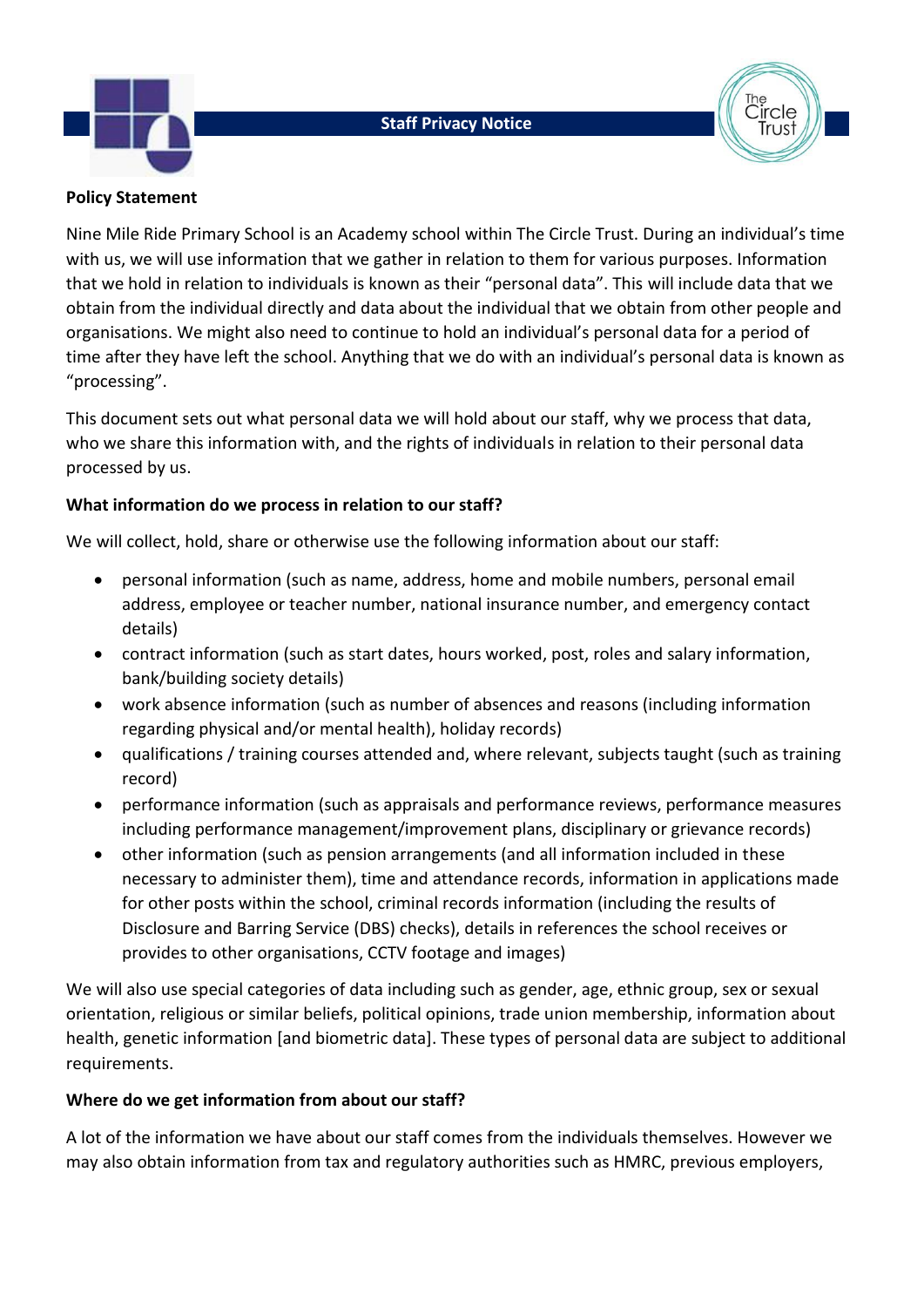your trade union, the DBS, our insurance benefit administrators, consultants and other professionals we may engage, recruitment or vetting agencies, other members of staff, students or their parents, and publically available resources including online sources. In addition we may obtain information from automated monitoring of our websites and other technical systems such as our computer networks and systems, CCTV and access control systems, communications systems, remote access systems, email and instant messaging systems, intranet and internet facilities, telephones, voicemail and mobile phone records.

### **Why do we use this information?**

We will process the personal data of our staff for the following reasons:

- Where we are required by law, including:
- To comply with the law regarding data sharing (see further below)
- To comply with specific employment law requirements, including our obligations as an employer under employment protection and health and safety legislation, and under statutory codes of practice such as those issued by ACAS
- To comply with legal requirements in relation to equalities and non-discrimination

2. Where we are required by any contract with our staff, such as employment contracts, including:

- To make payments to our staff, such as salary payments
- To deduct tax and National Insurance contributions
- To make a decision about recruitment
- To check individuals are legally entitled to work in the UK
- Administering employment contracts
- Conducting performance reviews
- Making decisions about salary and compensation
- Liaising with pension providers

3. Where the law otherwise allows us to process the personal data, or we are carrying out a task in the public interest, including:

- To enable the development of a comprehensive picture of the staff and how it is deployed
- To inform the development of recruitment and retention policies
- To safeguard our pupils and other individuals
- To ensure safe working practices
- In the interests of ensuring equal opportunities and treatment

#### 4. Where we otherwise have the consent of the individual

Whilst the majority of processing of personal data of our staff will not require consent, we will inform individuals if their consent is required and seek that consent before any processing takes place. Due to the imbalance of power in an employee to employer relationship, it is generally thought that although consent may be implied it cannot truly be freely given. So consent is not necessarily the most appropriate basis to rely upon as an employer.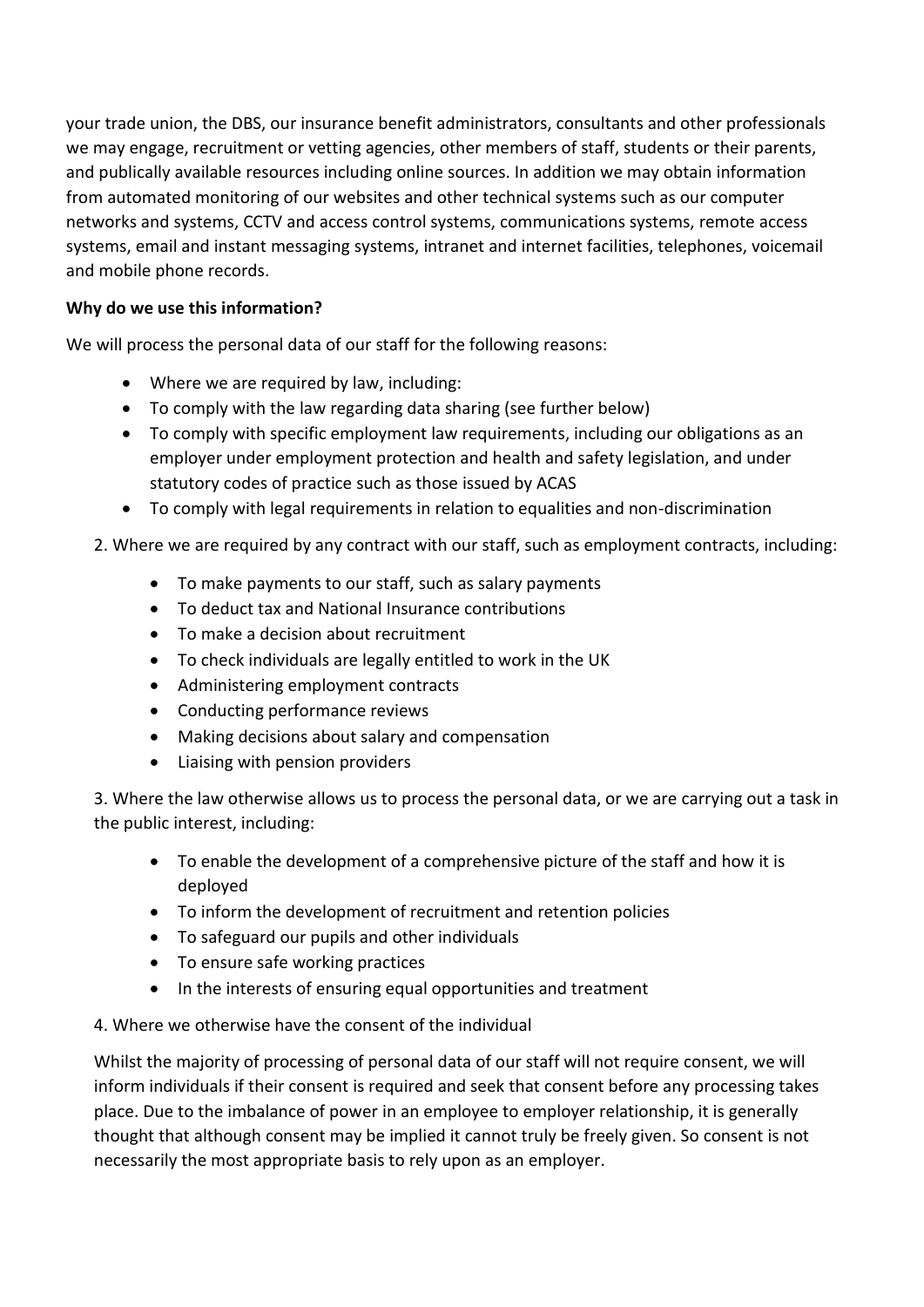### **Why do we use special category personal data?**

We may process special category personal data of our staff for the following reasons:

1. To carry out our legal obligations in relation to employment law, where this is in accordance with our Data Protection Policy

2. Where the processing is necessary for reasons of substantial public interest, including for purposes of equality of opportunity and treatment, where this is in accordance with our Data Protection Policy.

3. For the purposes of preventative or occupational medicine in order to assess an individual's working capacity and/ or the need for reasonable adjustments.

4. Where we otherwise have an individual's explicit written consent – subject to the restriction set out above on the use of consent in an employment relationship.

There may also be circumstances where we need to use your information in relation to legal claims, or to protect your vital interests and where you are unable to provide your consent.

#### **Failure to provide this information**

If our staff fail to provide information to us then this may result in us being unable to fulfil the employment contract, or we may be prevented from complying with our legal obligations.

How long will we hold information in relation to our staff?

We will hold information relating to our staff only for as long as necessary. How long we need to hold on to any information will depend on the type of information. For further detail please see our Retention and Destruction Policy.

#### **Storing your information**

It is very important that only people who need to use your information can see it. The school keeps your information safe by:

- Storing paper documents in locked filing cabinets in a locked office
- Electronic records are stored in the Schools Information Management Software which is located on a secure server
- Any other electronic data is secured with encryption and passwords

# **Who will we share information with about our staff?**

We routinely share information about our staff with:

- Local authorities, to assist them in the exercise of their responsibilities in relation to education and training, youth support and safeguarding purposes.
- The Department for Education[and/or the ESFA], in compliance with legal obligations of the school to provide information about our staff as part of statutory data collections